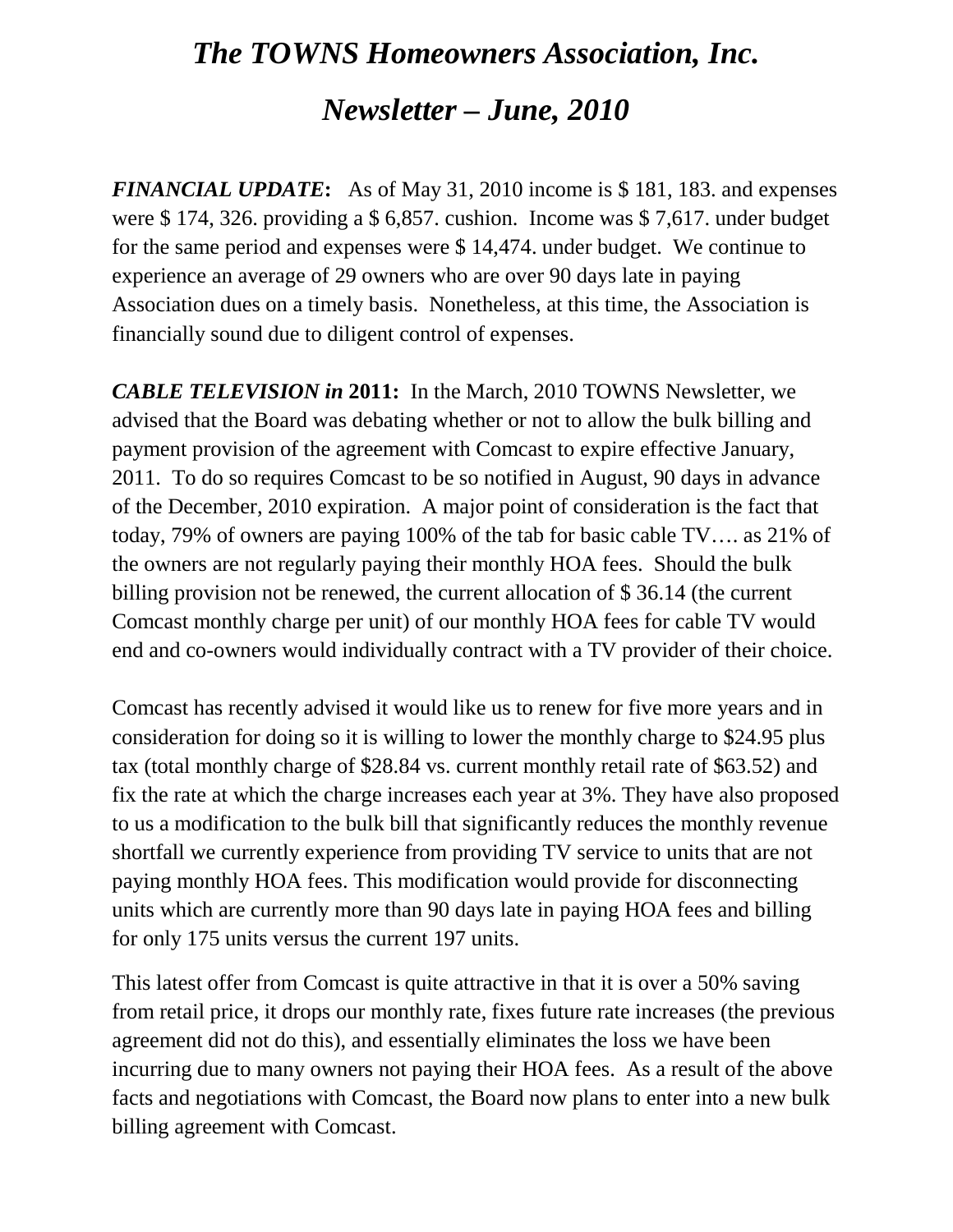#### *TWO IMPORTANT NEW MATTERS:*

**(1) Owner's Proof of Homeowner's Insurance –** As you may be aware, on February 23, 2010 the Towns developer, Standard Pacific, turned over the development to the local Homeowner's Association. Since the turnover, it is the responsibility of the Association to continue the administration of the Declaration of Covenants, Conditions and Restrictions, a copy of which should be in the possession of all unit owners.

Contained within these documents is Article V, Section 4, which states that: "Each Owner of a Lot shall obtain insurance coverage upon the Lot insuring the dwelling unit located thereon in an amount equal to the maximum insurable replacement value, excluding foundation and excavation costs. Such coverage shall afford protection against:

(a) Loss or damage by fire, flood (if necessary), hurricane, tornado, wind-storm, and other hazards covered by a standard extended coverage endorsement; and (b) Such other risks as from time to time shall be customarily covered with respect to buildings similar in construction, location and use as the buildings on the land including but not limited to vandalism and malicious mischief.

## **THE OWNER SHALL FURNISH PROOF OF SUCH INSURANCE TO THE ASSOCIATION AT THE TIME OF PURCHASE OF A LOT AND SHALL FURNISH PROOF OF THE RENEWAL OF SUCH INSURANCE ON EACH ANNIVERSARY DATE THEREOF. IF AN OWNER SHALL FAIL TO PROVIDE SUCH INSURANCE, THE ASSOCIATION MAY OBTAIN SUCH INSURANCE AND SHALL ASSESS THE OWNER FOR THE COST OF SAME IN ACCORDANCE WITH ARTICLE VIII, SECTION 6 OF THIS DECLARATION."**

IMPORTANT: Towns at Lakeside HOA are NOT CONDOMINIUMS and an HO-6 policy is neither appropriate nor acceptable. All purchasers shall obtain either an HO-1, HO-2, HO-3 or HO-5 policy for their units. Additionally, all tenants are strongly encouraged to purchase an HO-4 policy (renter's insurance for personal contents within unit). The Association does not insure any townhome unit. The Association does provide Director's and Officer's Fidelity Insurance for the Board/management company, general liability and property insurance for the common areas only.

Our HOA will utilize the services of our property management company SunVast, Properties Inc. to retain the 'proof of insurance' policy documents for each unit and to communicate any necessary follow-up correspondence direct to the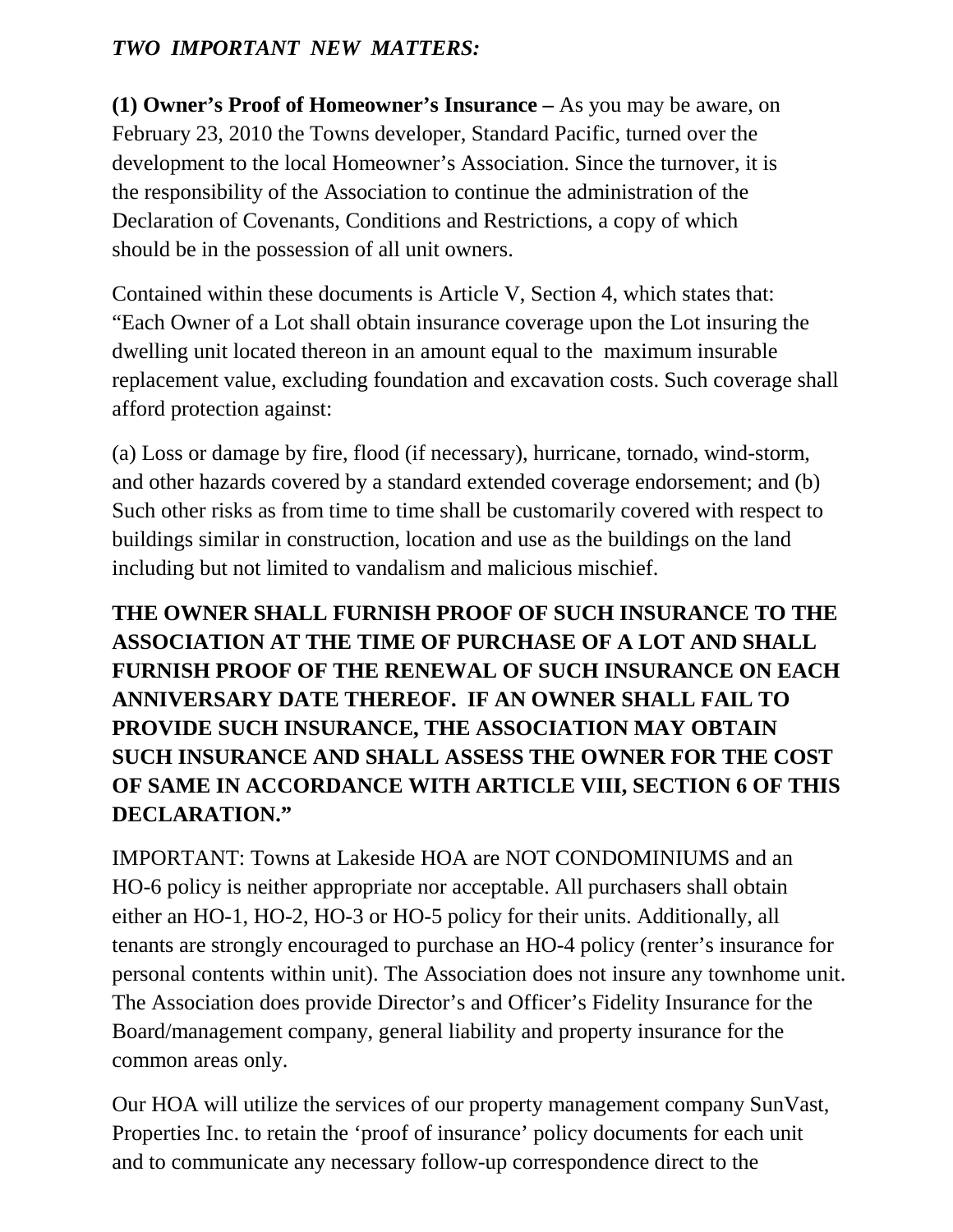homeowner regarding this matter to assure the Association of compliance with its Declarations.

Please submit a copy of your 'Proof of Insurance' \* declarations summary sheet or its Renewal Certificate to SunVast Properties – 321 Interstate Blvd. – Sarasota, FL 34240 **no later than July 31, 2010**. If there are any questions, regarding this request or communiqué, please e-mail HOA Board President, John M. Rice at: [jandjrice@chartermi.net.](mailto:jandjrice@chartermi.net)

• PROOF OF INSURANCE – This is a one page Certificate Summary or Declarations sheet or the Renewal Certificate each of which shows the policy number, policy term, Coverages and Limits, Forms, Options and Endorsements topics. Checklist pages are not necessary to be sent to the Association.

#### **(2) Owners to Identify Renter's and Provide Copy of Lease Agreement**

If you currently rent/lease your townhome property, kindly refer to the attached EXHIBIT 1 form entitled: *Townhome Owners Who Are Currently Renting*. It is important that the Homeowner's Association maintain accurate and current records of lot occupants so that if contact is needed for an important matter, time is not wasted trying to get in touch with lot owners. Your renter's are important people in our community and we appreciate knowing them and having them enjoy our neighborhood.

*Architectural Control Committee…Comments***:** Quite a number of owners have approved gutters installed this year and they look excellent. Owners are reminded that 'any visual or structural changes or modifications' need to be approved by the Architectural Control Committee. The Covenants describe some of the items typically asked to be changed by owners, and the specific requirements. The Request For Architectural Approval form can be accessed via [www.townsatlakesidehoa.com](http://www.townsatlakesidehoa.com/) under ARC Application. The form can be sent to: [evratz@aol.com](mailto:evratz@aol.com) or any member of the Board of Directors.

*Landscaping Committee……Comments:* RE: Towns Plant Replacement Program - Due to the severe freeze earlier this year, many plants and shrubs are in bad shape, are dead or are dying. Truth is…many survived and are OK. Many of our Foxtail palms are in trouble. We have had Valley Crest survey the condition of the plants/shrubs a few months ago and have an estimate for plant replacement, per Lot at that time. The estimate is high, unbudgeted and the Board has not planned on a wholesale replacement project. Your patience is appreciated. Owners are encouraged to communicate to Landscape Committee Board Leader Everett Ratzlaff at [evratz@aol.com](mailto:evratz@aol.com) if you have specific plants on your property that really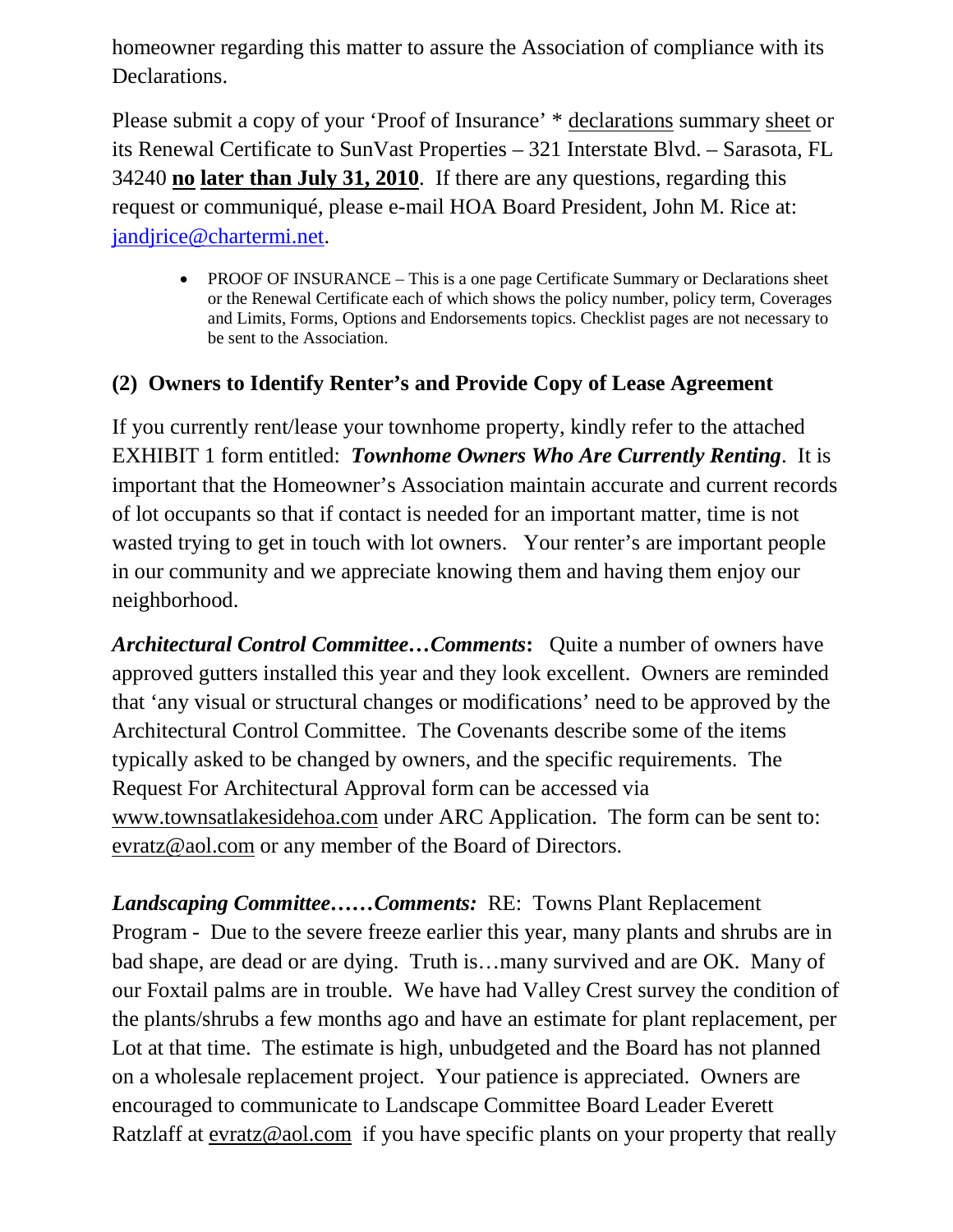need replacement – describing the plants, location, your address and contact method.

## *A BIT MORE COOPERATION IS NEEDED….FROM A FEW:*

Periodically, residents share opinions and complaints about non-compliance and/or behavioral matters about others to HOA Board Members and their neighbors: Here are a few:

- a. **Vehicle Parking**-The City of North Port and our HOA Rules prohibit vehicle parking on our streets, over sidewalks or partially on streets and over the curbing on the grass. We have written confirmation from the police department that they will cooperate with resident phone calls for investigation into these types of violations. Further, our Homeowner's Association regulations specify a few other prohibitions such as parking a vehicle on common area lawns, etc. In addition, the sixteen visitor parking pads are NOT for daily or convenience parking of personal vehicles. Each lot has at least two places for vehicle parking….the garage and the driveway. Our HOA rules specify that "whenever a vehicle can be parked in the garage or driveway, the overflow parking area (overflow parking pads) is NOT to be used for the parking of any vehicles owned by any resident or guest." The Towns lot across from the old models may also be used for temporary parking.
- **b. Trash Containers** are to be returned to your garage by 10:00 PM on the day of trash pick-up.
- **c. Pet supervision:** City Ordinances and HOA Rules require that dogs be on a leash whenever outside and that waste be removed promptly by each pet owner.
- **d. Child Safety and Supervision:** Please do not allow children to play in the streets or on the property of others. (Illegal vehicle parking on our streets or driveways enhances danger…. and accidents that we DO NOT want!)

*Buildings power-washing project –* The project was satisfactorily completed this month and the buildings are much cleaner.

*Board Vacancy –Process:* The HOA Board accepted the resignation of Ron Gillis this month. If there are any interested Towns owners who would be interested in an interim appointment to fill the unexpired term of Mr. Gillis into February, 2011,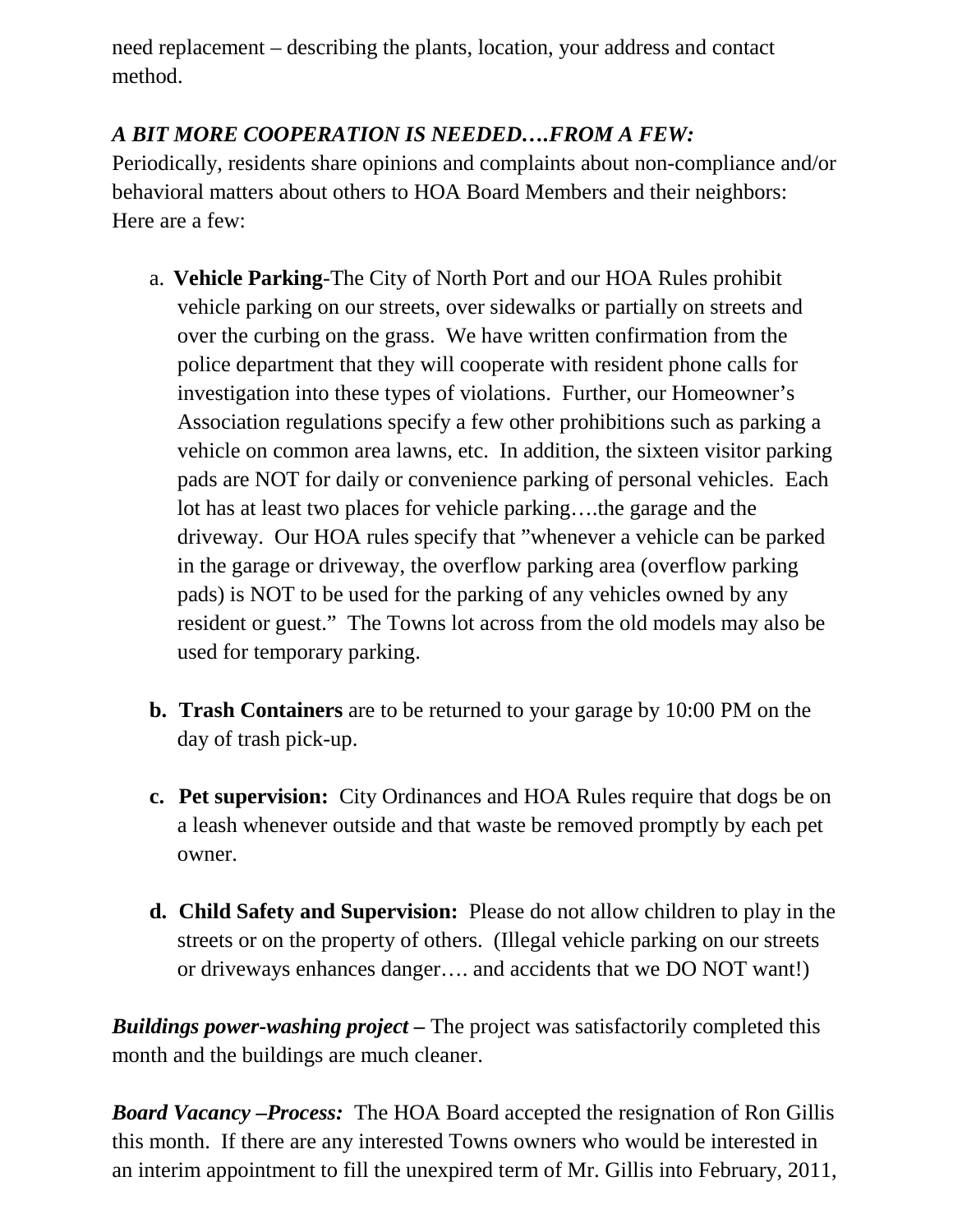please snail / e-mail (via pdf scan) or US mail your application (see exhibit II attached) to Board Secretary, Everett Ratzlaff [\(Evratz@aol.com\)](mailto:Evratz@aol.com) – 107 Dunbarton Rd., Edinboro, PA – 16412. Board member recruitment and the annual Board election will take place in February, 2011.

### *FROM THE NEWSROOM……*

- The 2010 hurricane season is here. The experts are predicting 14 named storms, a number of which may become hurricanes. Additionally, conditions are such that more are expected to land in Florida this year.
- Owners are reminded and invited to use the Association's web site at: [www.townsatlakesidehoa.com](http://www.townsatlakesidehoa.com/) to access news, planned events/projects, our Declarations and all approved Rules & Regulations and meeting minutes. We will also post Board meeting minutes, etc. at the mail kiosks bulletin boards.

| <b>Committee</b>          | <b>Members</b>            | <b>Board Leader</b>     |
|---------------------------|---------------------------|-------------------------|
| Architectural Control &   | Diane Wills, Dave Gardin  | <b>Everett Ratzlaff</b> |
| Landscaping               |                           | Evratz@aol.com          |
| Budget, Finance & By-laws | Greg Wills, Dave Gardin,  | John Biggins            |
|                           | Michael Baretta, Carol    | ib71@att.net            |
|                           | DePerna, Everett Ratzlaff |                         |
| Neighborhood Watch        | Dick Monti, Joe Burnham,  | (temp vacant)           |
| Vehicle Parking           | Carol DePerna, Mattie     |                         |
|                           | Watson, Dick Monti        |                         |

• Board Committee's, Committee Members and Board Member Leader:

# The Towns at Lakeside Association

Board of Director's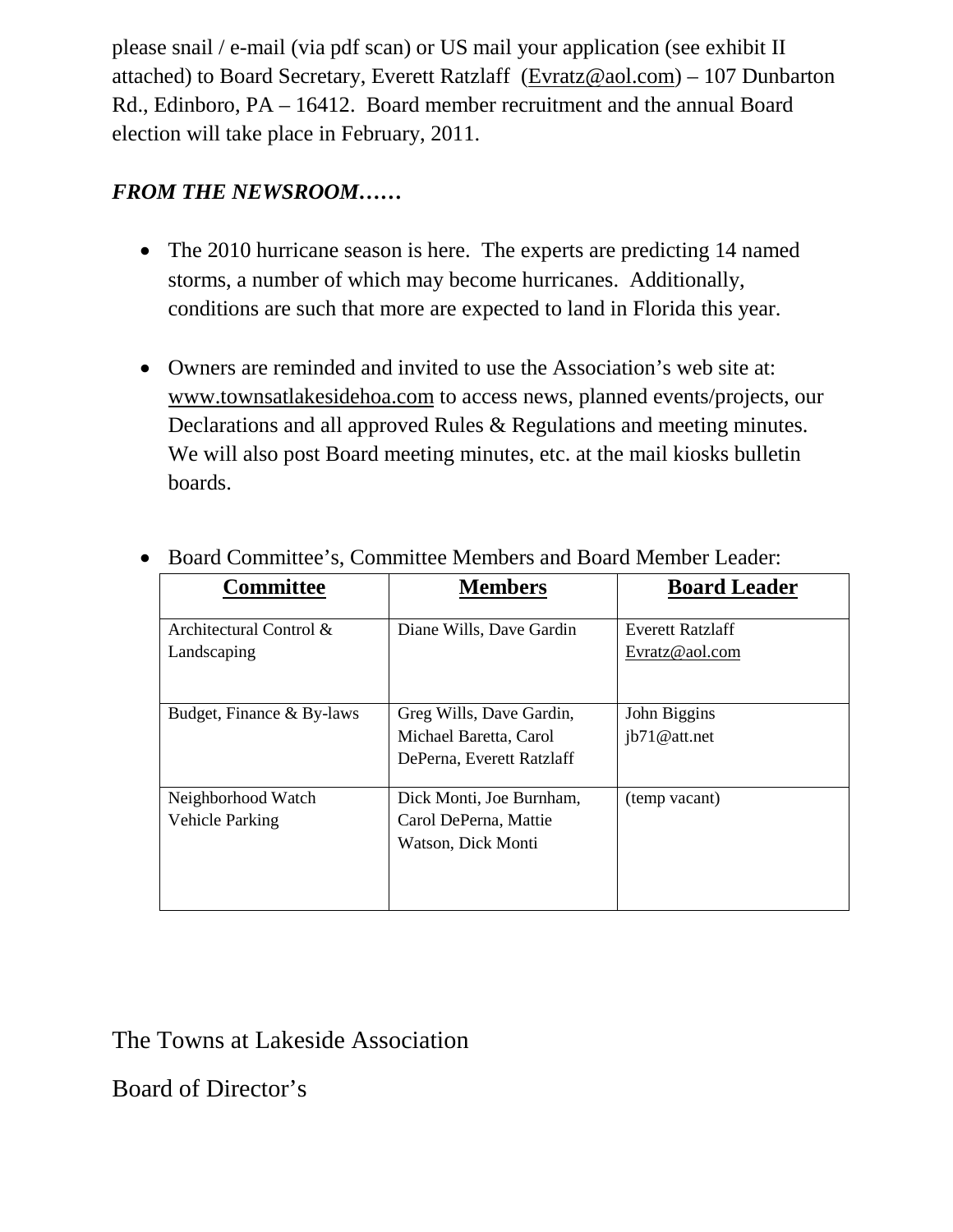## **EXHIBIT 1** *Townhome Owners Who Are Presently Renting*

Kindly complete the information below and send it to: Sunvast Properties, Inc – 321 Interstate Blvd. – Sarasota, FL. 34240.

| Lot Owners Name:                                                                                     |                                                                                                                                                                                     |  |
|------------------------------------------------------------------------------------------------------|-------------------------------------------------------------------------------------------------------------------------------------------------------------------------------------|--|
|                                                                                                      | Address: City State Zip                                                                                                                                                             |  |
| (Please Print)                                                                                       | (Please Print)                                                                                                                                                                      |  |
| My e-mail address is:                                                                                |                                                                                                                                                                                     |  |
| My Towns at Lakeside Unit is currently (check one):                                                  |                                                                                                                                                                                     |  |
| <b>Commonly Conserved</b> by myself or a relative                                                    |                                                                                                                                                                                     |  |
|                                                                                                      | Occupied by a tenant * Current expiration of lease: (date) ______________________                                                                                                   |  |
| Vacant as of (date) Cocupied by myself part time during the year _______                             |                                                                                                                                                                                     |  |
|                                                                                                      | * (INSERT) TENANT PROFILE BELOW                                                                                                                                                     |  |
| <b>Tenant Profile GENERAL INFORMATION:</b>                                                           | THE TOWNS AT LAKESIDE ASSOCIATION, INC.<br><b>Please Submit Copy of Lease Along with this Profile</b><br>Towns at Lakeside HOA 321 Interstate Blvd. Sarasota, FL 34240 941-378-0260 |  |
|                                                                                                      |                                                                                                                                                                                     |  |
|                                                                                                      |                                                                                                                                                                                     |  |
|                                                                                                      |                                                                                                                                                                                     |  |
| 4. Tenant's phone number at unit:<br>5. Number of occupants: Adults______ Children______ Total______ |                                                                                                                                                                                     |  |
|                                                                                                      |                                                                                                                                                                                     |  |
| 8. Date tenant moved in or anticipated move in date: ____________________________                    |                                                                                                                                                                                     |  |
| 9. Term of lease: From: / / / / to / / / /                                                           |                                                                                                                                                                                     |  |
| 10. Automobiles, how many?___________                                                                |                                                                                                                                                                                     |  |
|                                                                                                      |                                                                                                                                                                                     |  |
|                                                                                                      |                                                                                                                                                                                     |  |
|                                                                                                      |                                                                                                                                                                                     |  |
|                                                                                                      | 11. Has the tenant been provided a copy of the Declaration/Covenants and HOA Rules and<br>Regulations? Yes____ No____ (If no, will you provide promptly? Yes____No____)             |  |
|                                                                                                      |                                                                                                                                                                                     |  |
| Please attach a copy of the executed lease with this form.                                           |                                                                                                                                                                                     |  |
|                                                                                                      |                                                                                                                                                                                     |  |
|                                                                                                      | Please mail to: The Towns at Lakeside Association, 321 Interstate Blvd., Sarasota, FL 34240                                                                                         |  |